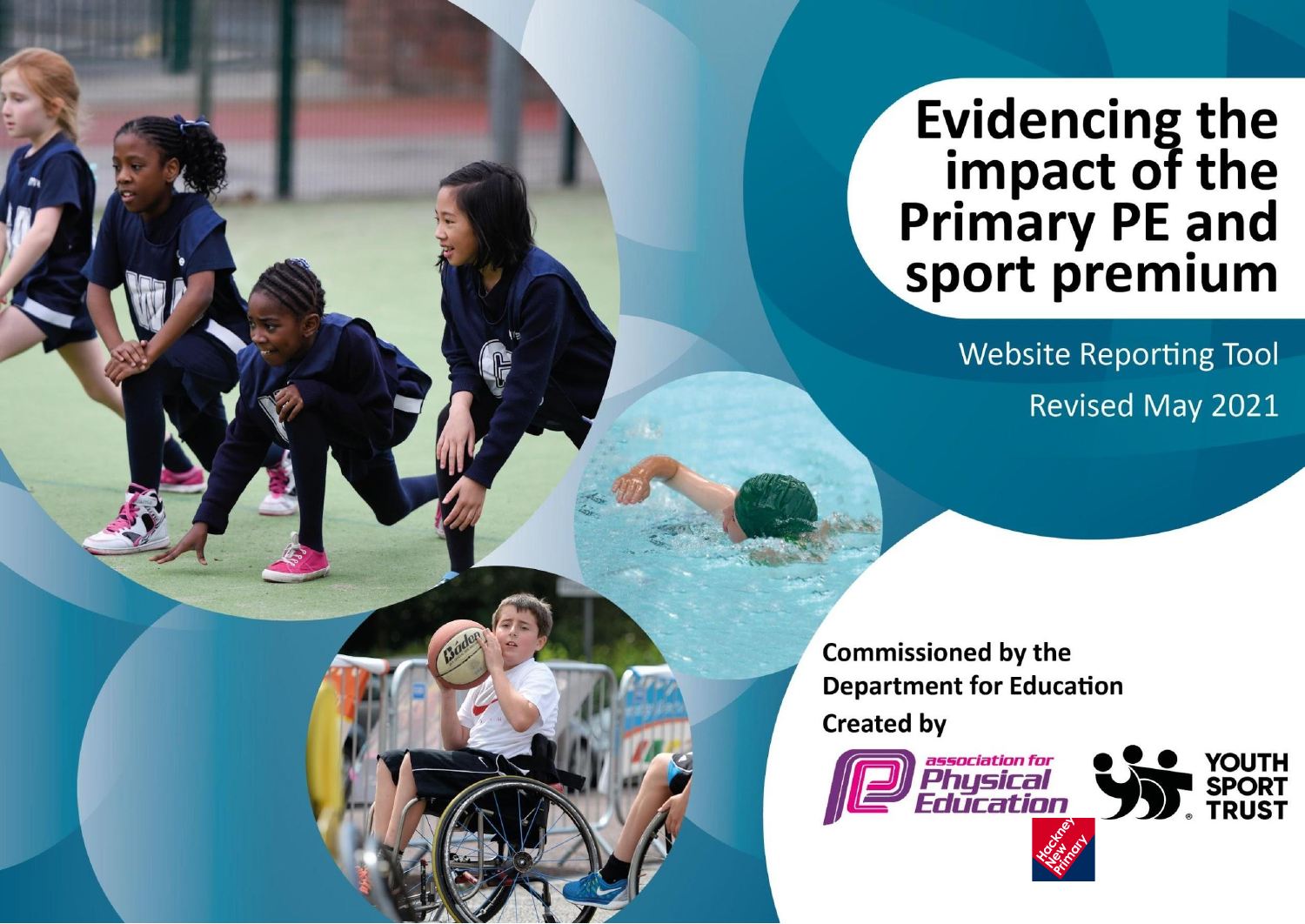Support for review and reflection - considering the 5 key indicators from DfE, what development needs are a priority for your setting and your pupils now and why? Use the space below to reflect on previous spend and key achievements and areas for development.

Please note: Although there has been considerable disruption in 2020 it is important that you publish details on your website of how you spend the funding - this is a legal requirement.

N.B. In this section you should refer to any adjustments you might have made due to Covid-19 and how these will influence further improvement.

| Key achievements to date until July 2021:                                                                                                                                                                                      | Areas for further improvement and baseline evidence of need:                         |
|--------------------------------------------------------------------------------------------------------------------------------------------------------------------------------------------------------------------------------|--------------------------------------------------------------------------------------|
| Successful implementation of active fitness breaks<br>focussing on developing core PE skills.<br>Children accessing a range of sports despite covid 19<br>restrictions.<br>- 2 hours of PE weekly.<br>Fully stocked equipment. | Intensive swimming program for year 6 children affected<br>by closures due to covid. |

Did you carry forward an underspend from 2019-20 academic year into

the current academic year? YES/NO \* Delete as applicable

Total amount carried forward from 2019/2020 **£0** 

**+ Total amount for this academic year 2020/2021 £18,000**

**= Total to be spent by 31st July 2021 £18,000**









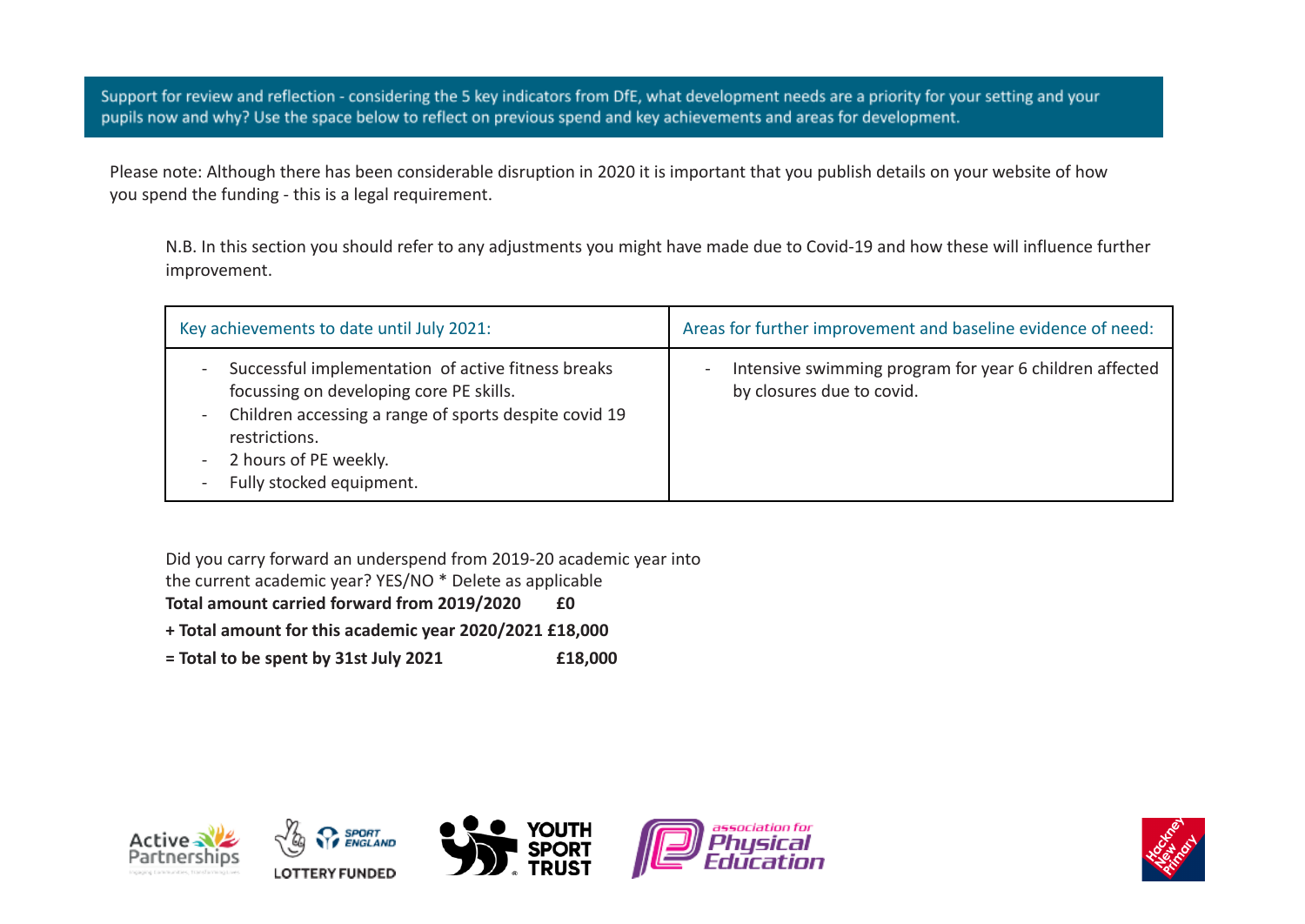Meeting national curriculum requirements for swimming and water safety.

N.B Complete this section to your best ability. For example you might have practised safe self-rescue techniques on dry land which you can transfer to the pool when school swimming restarts.

**Due to exceptional circumstances priority should be given to ensuring that pupils can perform safe self rescue even**

**if they do not fully meet the first two requirements of the NC programme of study.**

| What percentage of your current Year 6 cohort swim competently, confidently and proficiently over a distance of at least<br>25 metres?<br>N.B. Even though your pupils may swim in another year please report on their attainment on leaving primary school at<br>the end of the summer term 2021.<br>Please see note above. | <b>NA</b> |
|------------------------------------------------------------------------------------------------------------------------------------------------------------------------------------------------------------------------------------------------------------------------------------------------------------------------------|-----------|
| What percentage of your current Year 6 cohort use a range of strokes effectively [for example, front crawl, backstroke and<br>breaststroke]?<br>Please see note above.                                                                                                                                                       | <b>NA</b> |
| What percentage of your current Year 6 cohort perform safe self-rescue in different water-based situations?                                                                                                                                                                                                                  | NA        |
| Schools can choose to use the Primary PE and sport premium to provide additional provision for swimming but this must<br>be for activity over and above the national curriculum requirements. Have you used it in this way?                                                                                                  | No.       |









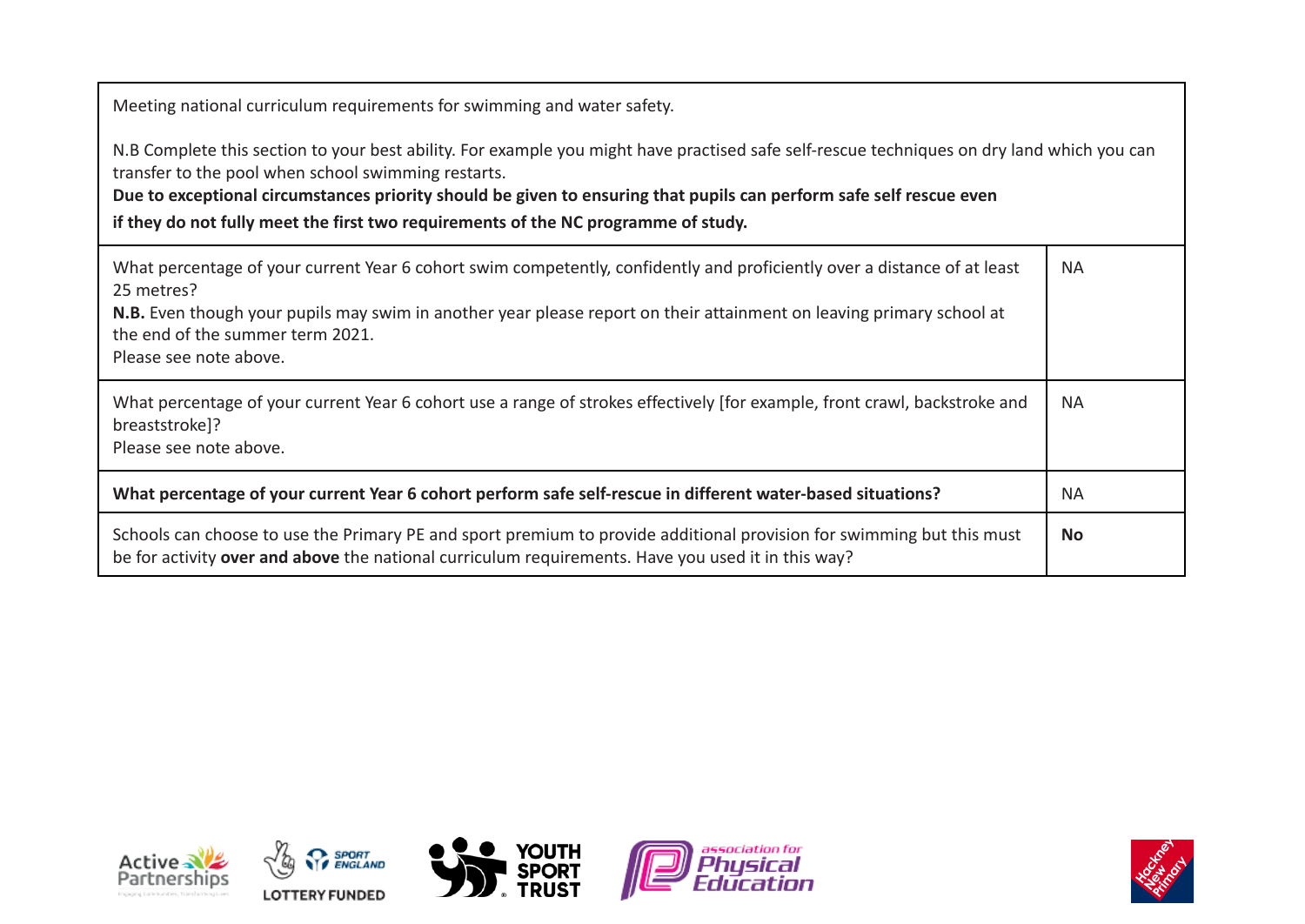## **Action Plan and Budget Tracking**

Capture your intended annual spend against the 5 key indicators. Clarify the success criteria and evidence of impact that you intend to measure to evaluate for pupils today and for the future.

| Academic Year: 2020/21                                                                                                                                                                                                                                                                                                    | <b>Total fund allocated:</b><br>£18,000                                                                                                                                                                                                                                                                  | Date Updated:<br>12/7/2021         |                                                                                                                                                                                                                                                                                                                                                          |                                                                                                                                                                                                                                                                                                                           |
|---------------------------------------------------------------------------------------------------------------------------------------------------------------------------------------------------------------------------------------------------------------------------------------------------------------------------|----------------------------------------------------------------------------------------------------------------------------------------------------------------------------------------------------------------------------------------------------------------------------------------------------------|------------------------------------|----------------------------------------------------------------------------------------------------------------------------------------------------------------------------------------------------------------------------------------------------------------------------------------------------------------------------------------------------------|---------------------------------------------------------------------------------------------------------------------------------------------------------------------------------------------------------------------------------------------------------------------------------------------------------------------------|
| Key indicator 1: The engagement of all pupils in regular physical activity - Chief Medical Officers guidelines<br>recommend that primary school pupils undertake at least 30 minutes of physical activity a day in school                                                                                                 |                                                                                                                                                                                                                                                                                                          | Percentage of total<br>allocation: |                                                                                                                                                                                                                                                                                                                                                          |                                                                                                                                                                                                                                                                                                                           |
|                                                                                                                                                                                                                                                                                                                           |                                                                                                                                                                                                                                                                                                          |                                    |                                                                                                                                                                                                                                                                                                                                                          | 82%                                                                                                                                                                                                                                                                                                                       |
| Intent                                                                                                                                                                                                                                                                                                                    | Implementation                                                                                                                                                                                                                                                                                           | <b>Funding allocated</b>           | Impact                                                                                                                                                                                                                                                                                                                                                   | Sustainability and<br>suggested next steps:                                                                                                                                                                                                                                                                               |
| To invest in specialist<br>sports coaching through<br><b>ELMS. Opportunities for</b><br>children to learn and<br>develop skills i.e. throwing<br>and catching with<br>professional coaches.<br>Students continue to<br>receive 2 hours of quality<br>PE per week.<br>Ensure all students are<br>eating a healthy lunch at | Specialist coach to teach<br>all physical education<br>classes.<br>PE timetabled across the<br>week.<br>School works closely with<br>the Fuel4learning and all<br>children get a healthy<br>balanced diet across the<br>week. referral to school<br>nurse have been made for<br>children with identified | £14390.63                          | All children received high<br>quality teaching in order<br>to develop specific<br>physical skills.<br>Children strengthen their<br>skills in a range of<br>different sports and<br>activities as they progress<br>through the Key Stages.<br>Latest assessment in PE<br>have illustrated that 84%<br>of children in KS1 and KS2<br>are expected or above | Increase children's<br>vocabulary for sport in<br>line with the schools<br>curriculum action plan.<br>Ensure that learning<br>spirals through the school<br>so that children get more<br>technical information and<br>skills as they progress<br>through the school and<br>certain sports.<br><b>Ensure that students</b> |









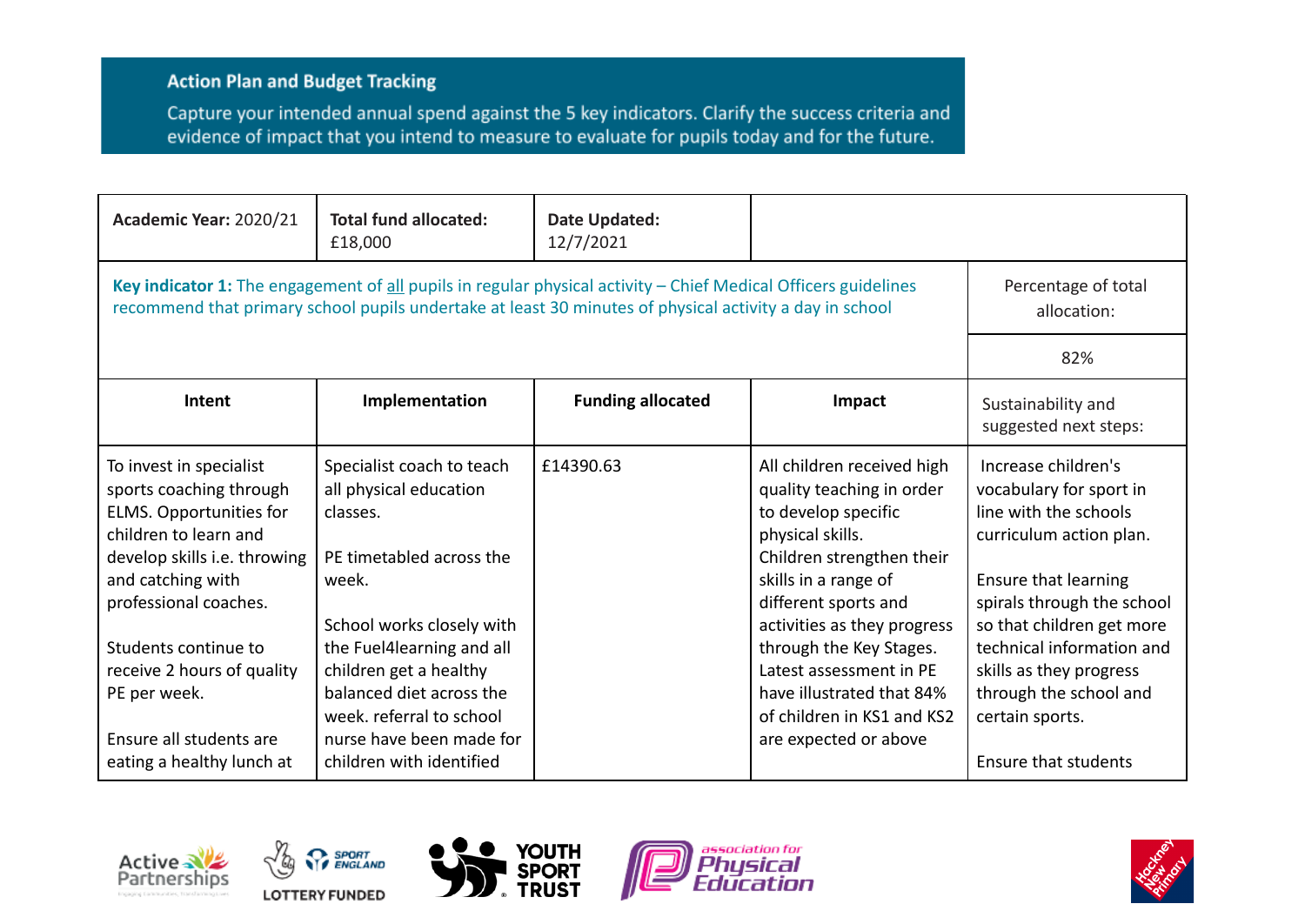| school - maintain it at<br>over 95%                                                      | needs.                                                                |      | Children have learnt about  <br>the benefits of eating<br>different types of food. | increase their<br>participation in sport in<br>school, outside school and<br>in competitive<br>environments. |
|------------------------------------------------------------------------------------------|-----------------------------------------------------------------------|------|------------------------------------------------------------------------------------|--------------------------------------------------------------------------------------------------------------|
| To purchase additional PE<br>kits for families who do<br>not have the funds to<br>access | Purchase a wide variety of<br>PE uniforms to add to<br>current stock. | £300 | Allow all children to be<br>able to actively participate<br>in PE lessons.         |                                                                                                              |

|                                                                                                                                                                      |                                                                                                                                            | Key indicator 2: The profile of PESSPA being raised across the school as a tool for whole school improvement |                                                                                                                                                                                             | Percentage of total<br>allocation:                                                                                                                                                                          |
|----------------------------------------------------------------------------------------------------------------------------------------------------------------------|--------------------------------------------------------------------------------------------------------------------------------------------|--------------------------------------------------------------------------------------------------------------|---------------------------------------------------------------------------------------------------------------------------------------------------------------------------------------------|-------------------------------------------------------------------------------------------------------------------------------------------------------------------------------------------------------------|
|                                                                                                                                                                      |                                                                                                                                            |                                                                                                              |                                                                                                                                                                                             | 8.5%                                                                                                                                                                                                        |
| Intent                                                                                                                                                               | Implementation                                                                                                                             | <b>Funding allocated</b>                                                                                     | Impact                                                                                                                                                                                      | Sustainability and<br>suggested next steps:                                                                                                                                                                 |
| To invest in specialist<br>sports equipment to<br>provide sustainability for<br>the teaching of sports in<br>school.<br>To stock equipment for<br>new year 5 cohort. | Restock and replace old<br>equipment.<br>Purchase new<br>equipment to ensure<br>children have more<br>access due to covid<br>restrictions. | £1520.80                                                                                                     | Access to high<br>quality teaching and<br>learning through<br>having a wide range<br>of equipment.<br>All children are able<br>to participate in PE<br>lessons, active<br>breaks and active | Continue to embed Active<br><b>Breaktime Circuits.</b><br>Training staff in different<br>sports.<br>Increase the range of<br>different sports that can<br>be delivered through<br>contacting local clubs or |









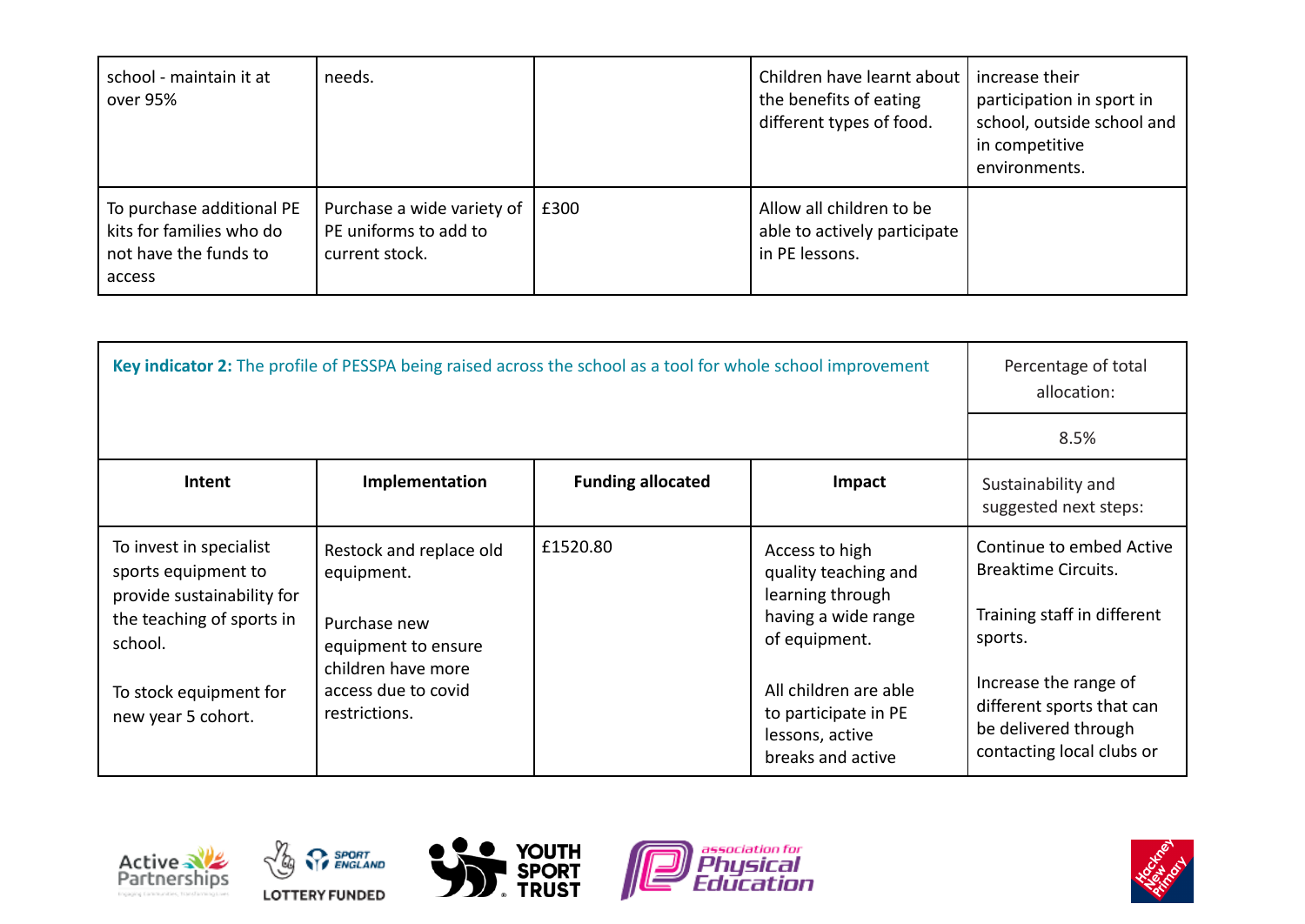|                                                                                                |                                                                                                                                                                                             |                                                                   | lunchtimes.          | coaches.                                                                                                                                                                                                                             |
|------------------------------------------------------------------------------------------------|---------------------------------------------------------------------------------------------------------------------------------------------------------------------------------------------|-------------------------------------------------------------------|----------------------|--------------------------------------------------------------------------------------------------------------------------------------------------------------------------------------------------------------------------------------|
|                                                                                                |                                                                                                                                                                                             |                                                                   |                      |                                                                                                                                                                                                                                      |
|                                                                                                | Key indicator 3: Increased confidence, knowledge and skills of all staff in teaching PE and sport                                                                                           |                                                                   |                      | Percentage of total<br>allocation:                                                                                                                                                                                                   |
|                                                                                                |                                                                                                                                                                                             |                                                                   |                      | 80%                                                                                                                                                                                                                                  |
| Intent                                                                                         | Implementation                                                                                                                                                                              | <b>Funding allocated</b>                                          | Impact               | Sustainability and<br>suggested next steps:                                                                                                                                                                                          |
| To support staff's<br>confidence in planning,<br>teaching and assessing<br>Physical Education. | Class teachers will be<br>supported in their<br>planning and assessment<br>of PE. Through team<br>teaching all class teachers<br>will develop their<br>expertise in teaching PE<br>further. | Included in the cost of<br>ELMS coaching, see Key<br>Indicator 1. | see Key Indicator 1. | Further team teaching<br>agreements between KP<br>and key staff to ensure<br>quality across the school.<br>Exploration of PE lessons<br>to ensure the quality of<br>teaching and learning<br>remains consistently good<br>or better. |

| Key indicator 4: Broader experience of a range of sports and activities offered to all pupils |                | Percentage of total<br>allocation: |        |                                             |
|-----------------------------------------------------------------------------------------------|----------------|------------------------------------|--------|---------------------------------------------|
|                                                                                               |                |                                    |        | 9%                                          |
| Intent                                                                                        | Implementation | <b>Funding allocated</b>           | Impact | Sustainability and<br>suggested next steps: |









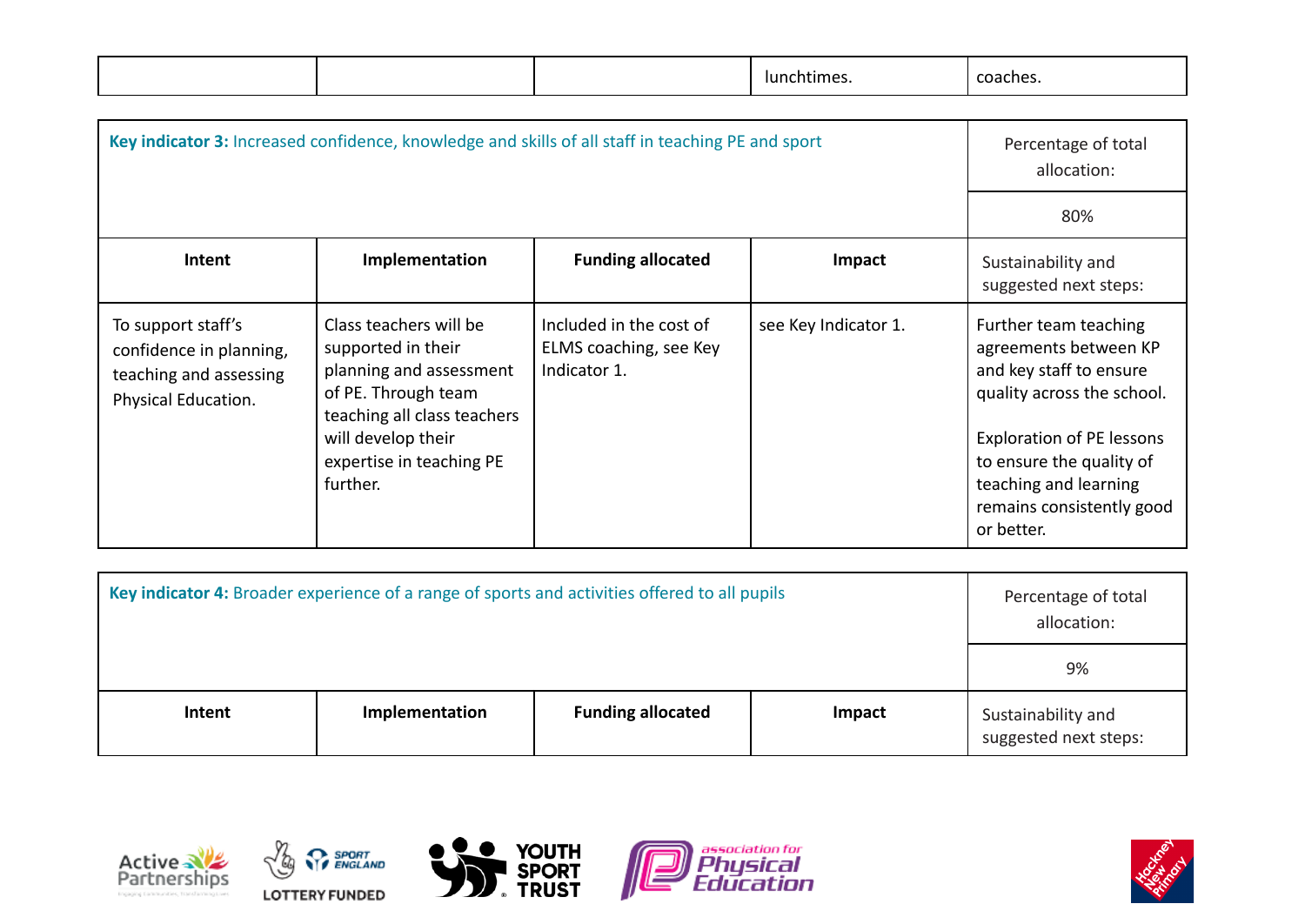| Increase opportunities for<br>physical activity at | Playground Leaders to<br>audit equipment and | £1600 | Increase in physical<br>engagement during | Continue to embed Active<br><b>Breaktime Circuits.</b> |
|----------------------------------------------------|----------------------------------------------|-------|-------------------------------------------|--------------------------------------------------------|
| lunchtime                                          | decide what to buy based                     |       | <b>lunchtimes</b>                         |                                                        |
|                                                    | on pupil surveys.                            |       |                                           | Continue to promote                                    |
| Ensure playgtimes provide                          |                                              |       | Less active children more                 | organised clubs to the                                 |
| engaging range of physical                         | Children will be taught a                    |       | engaged in physical                       | children.                                              |
| activity during lunchtimes                         | range of games by school                     |       | activity, fitness levels                  |                                                        |
|                                                    | staff, who will in turn train                |       | increase.                                 | Increase the range of                                  |
| Ensure children's fitness                          | play leaders.                                |       |                                           | different sports that can                              |
| levels increase, alongside                         |                                              |       | Increased variety of active               | be delivered through                                   |
| an increased                                       | Playground areas to be                       |       | play options encouraging                  | contacting local clubs or                              |
| understanding of physical                          | zoned to support a range                     |       | children to participate in a              | coaches (premier sports)                               |
| activity and a healthy                             | of physical skills (dance/                   |       | selection of                              |                                                        |
| lifestyle.                                         | performance, ball and                        |       | games/activities.                         | Training staff in different                            |
|                                                    | targets skills, jumping and                  |       |                                           | sports.                                                |
| To improve provision for                           | balancing games, skipping                    |       | Fitness breaks allow for                  |                                                        |
| active lunchtimes and                              | zone)                                        |       | targeted practise of core                 |                                                        |
| fitness breaks.                                    |                                              |       | PE skills being taught.                   |                                                        |

|                                                                                 | Key indicator 5: Increased participation in competitive sport |                          |                                    | Percentage of total<br>allocation:                                                |
|---------------------------------------------------------------------------------|---------------------------------------------------------------|--------------------------|------------------------------------|-----------------------------------------------------------------------------------|
|                                                                                 |                                                               |                          |                                    | 1.14%                                                                             |
| Intent                                                                          | Implementation                                                | <b>Funding allocated</b> | Impact                             | Sustainability and<br>suggested next steps:                                       |
| To allow all students to<br>actively participate in<br>competitive sports days. | Replace and restock<br>equipment required for<br>sports day.  | £205.93                  | To promote an active<br>lifestyle. | <b>Additional training</b><br>provided so that children<br>become more successful |